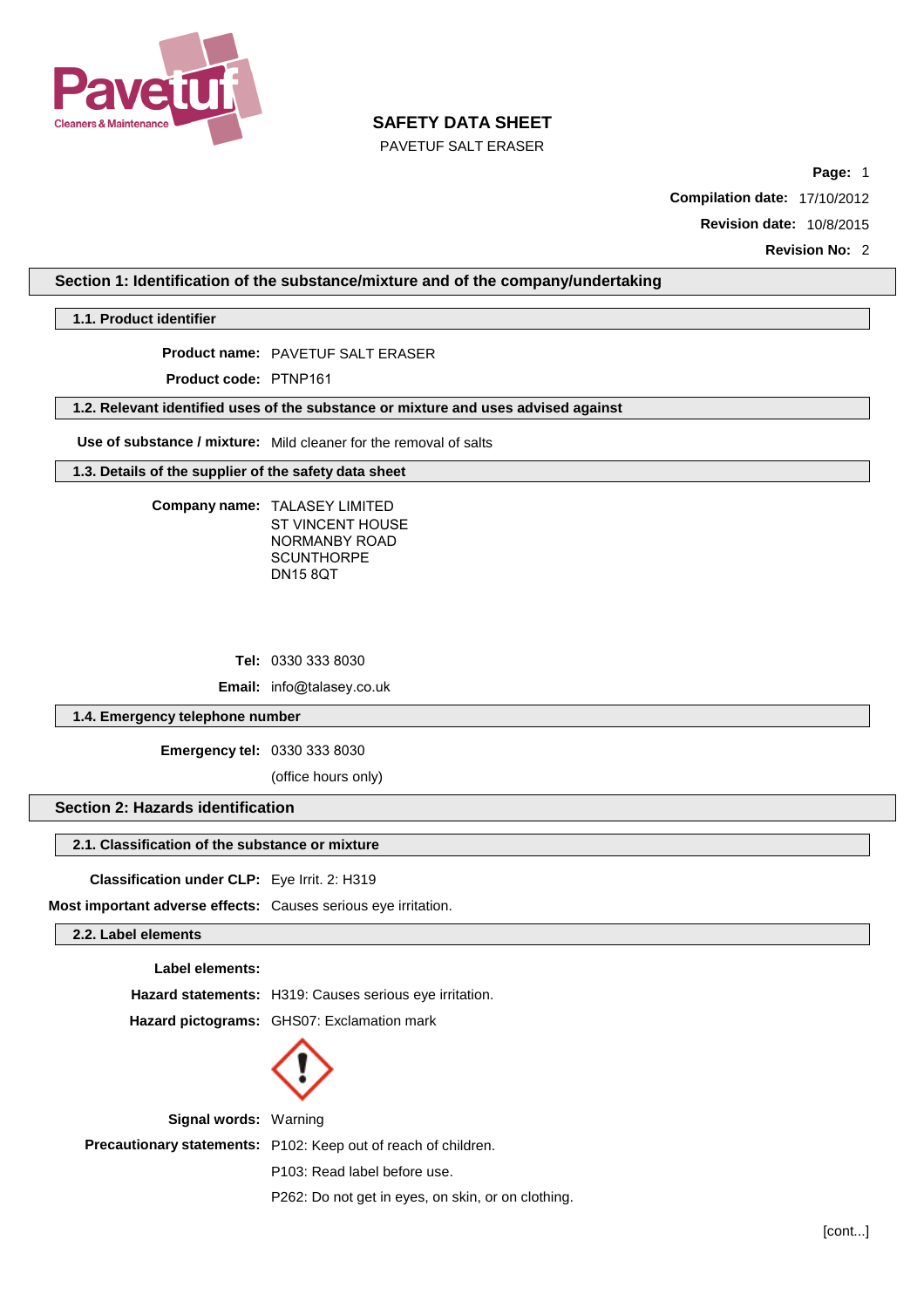

## PAVETUF SALT ERASER

**Page:** 2

P264: Wash hands thoroughly after handling. P280: Wear protective gloves/protective clothing/eye protection/face protection. P301+P330+P331+P310: IF SWALLOWED: rinse mouth. Do NOT induce vomiting.. Immediately call a POISON CENTER or doctor. P302+P350: IF ON SKIN: Gently wash with plenty of soap and water. P332+P313: If skin irritation occurs: Get medical advice/attention. P305+P351+P338: IF IN EYES: Rinse cautiously with water for several minutes. Remove contact lenses, if present and easy to do. Continue rinsing. P337+P313: If eye irritation persists: Get medical advice/attention. P314: Get medical advice/attention if you feel unwell.

**2.3. Other hazards**

**PBT:** This product is not identified as a PBT/vPvB substance.

## **Section 3: Composition/information on ingredients**

**3.2. Mixtures**

### **Non-classified ingredients:**

#### GLYCOLIC ACID

| <b>EINECS</b> | CAS     | PBT/WEL | <b>CLP Classification</b>          | Percent             |
|---------------|---------|---------|------------------------------------|---------------------|
| 201-180-5     | 79-14-1 |         | Acute Tox. 4: H332; Skin Corr. 1B: | $^{\circ}$ 0.1-0.9% |
|               |         |         | ' H314; Eye Dam. 1: H318           |                     |

### **Section 4: First aid measures**

#### **4.1. Description of first aid measures**

**Skin contact:** Wash immediately with plenty of soap and water. If irritation persists get medical attention

**Eye contact:** Remove contact lenses if present and easy to do. Continue to rinse for at least 15 minutes. Get medical attention if symptoms are severe or persist after washing.

**Ingestion:** Wash out mouth with water. Get medical attention

**Inhalation:** Remove casualty from exposure ensuring one's own safety whilst doing so. Get medical attention if symptoms are severe or persist.

## **4.2. Most important symptoms and effects, both acute and delayed**

**Skin contact:** There may be irritation and redness at the site of contact. **Eye contact:** There may be irritation and redness. The eyes may water profusely. **Ingestion:** There may be soreness and redness of the mouth and throat. **Inhalation:** There may be irritation of the throat with a feeling of tightness in the chest. Exposure may cause coughing or wheezing.

**Delayed / immediate effects:** Immediate effects can be expected after short-term exposure.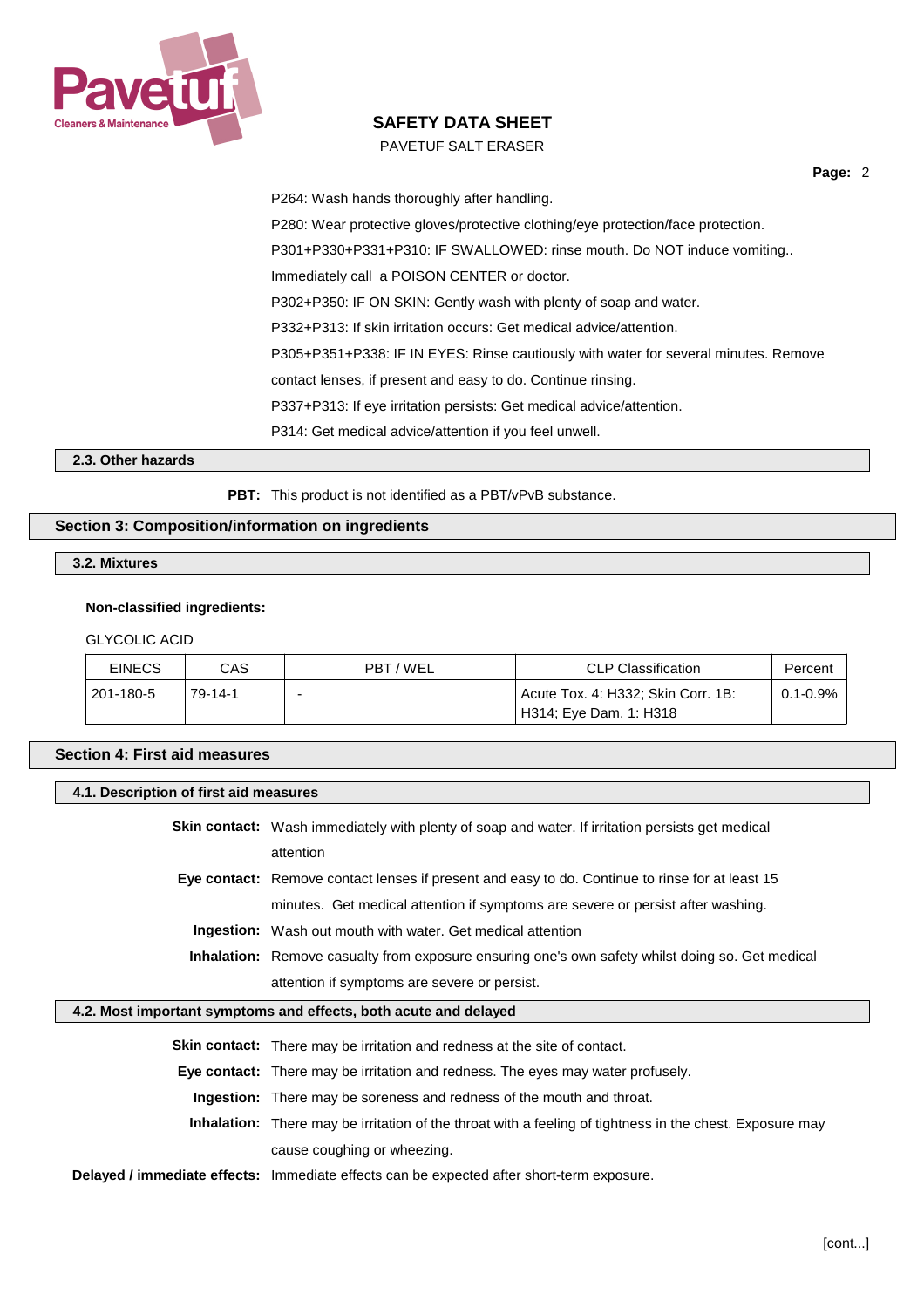

## PAVETUF SALT ERASER

#### **4.3. Indication of any immediate medical attention and special treatment needed**

**Immediate / special treatment:** Eye bathing equipment should be available on the premises.

### **Section 5: Fire-fighting measures**

#### **5.1. Extinguishing media**

**Extinguishing media:** Suitable extinguishing media for the surrounding fire should be used. Use water spray

to cool containers.

#### **5.2. Special hazards arising from the substance or mixture**

**Exposure hazards:** In combustion emits toxic fumes.

#### **5.3. Advice for fire-fighters**

**Advice for fire-fighters:** Wear self-contained breathing apparatus. Wear protective clothing to prevent contact

with skin and eyes.

### **Section 6: Accidental release measures**

## **6.1. Personal precautions, protective equipment and emergency procedures**

**Personal precautions:** Refer to section 8 of SDS for personal protection details. If outside do not approach from downwind. If outside keep bystanders upwind and away from danger point. Mark out the contaminated area with signs and prevent access to unauthorised personnel. Turn leaking containers leak-side up to prevent the escape of liquid.

#### **6.2. Environmental precautions**

**Environmental precautions:** Do not discharge into drains or rivers. Contain the spillage using bunding.

## **6.3. Methods and material for containment and cleaning up**

**Clean-up procedures:** Absorb into dry earth or sand. Transfer to a closable, labelled salvage container for disposal by an appropriate method.

#### **6.4. Reference to other sections**

**Reference to other sections:** Wear protective clothing as described in Section 8 of this safety data sheet. See Section 11 for additional information on health hazards. Collect and dispose of spillages as indicated in Section 13.

#### **Section 7: Handling and storage**

#### **7.1. Precautions for safe handling**

**Handling requirements:** Avoid direct contact with the substance. Ensure there is sufficient ventilation of the area.

Do not handle in a confined space. Avoid the formation or spread of mists in the air.

#### **7.2. Conditions for safe storage, including any incompatibilities**

**Storage conditions:** Store in a cool, well ventilated area. Keep container dry and tightly closed Do not store below 5 degrees C.

**Suitable packaging:** Must only be kept in original packaging.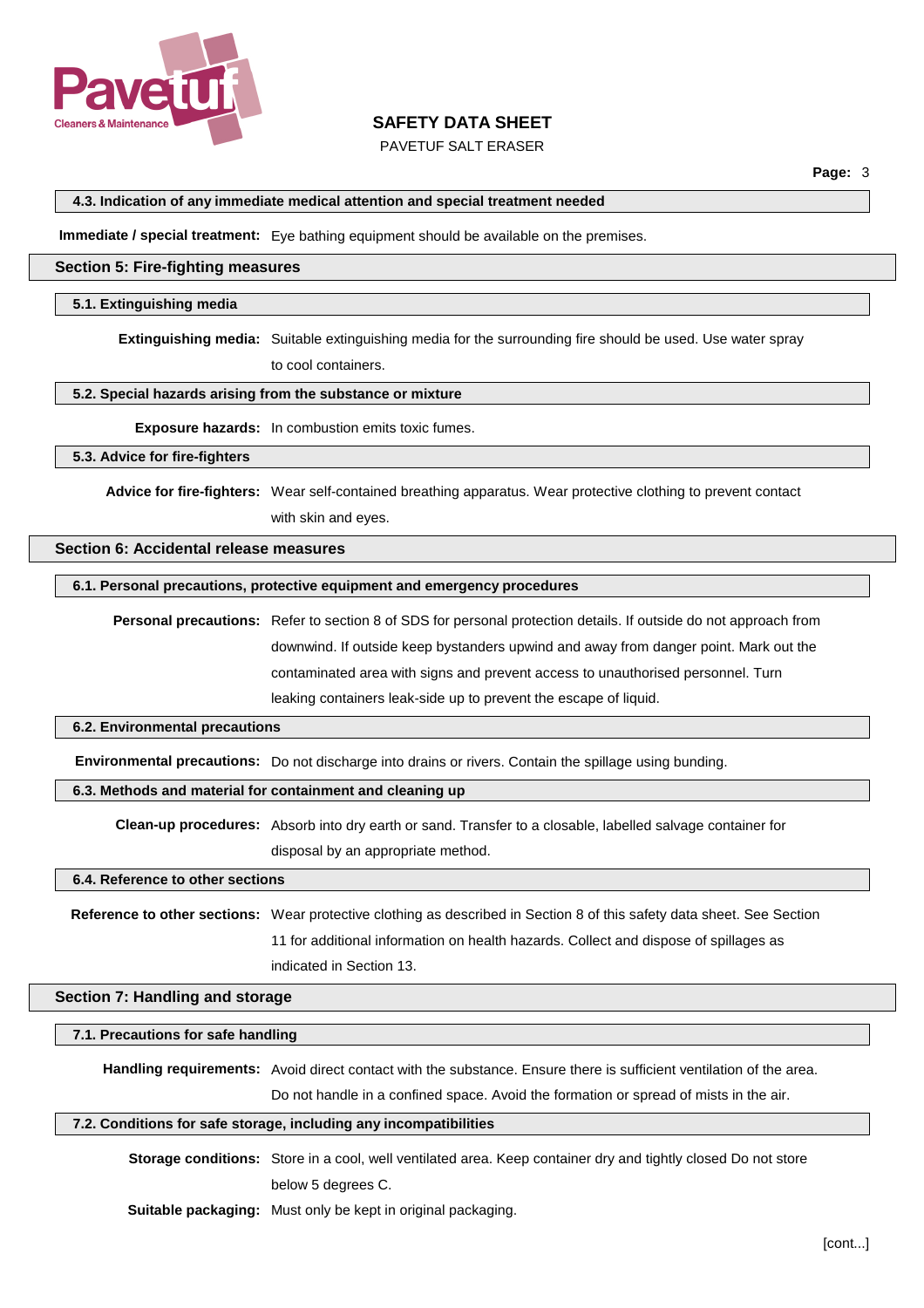

## PAVETUF SALT ERASER

**Page:** 4

## **7.3. Specific end use(s)**

**Specific end use(s):** Mild cleaner and removal of salts.

## **Section 8: Exposure controls/personal protection**

#### **8.1. Control parameters**

**Workplace exposure limits:** No data available.

**DNEL/PNEC Values**

**DNEL / PNEC** No data available.

**8.2. Exposure controls**

|                                            | <b>Engineering measures:</b> Ensure there is sufficient ventilation of the area. The floor of the storage room must be |
|--------------------------------------------|------------------------------------------------------------------------------------------------------------------------|
|                                            | impermeable to prevent the escape of liquids.                                                                          |
|                                            | Respiratory protection: Self-contained breathing apparatus must be available in case of emergency.                     |
| <b>Hand protection:</b> Protective gloves. |                                                                                                                        |
|                                            | Eye protection: Ensure eye bath is to hand. Wear eye/face protection. Wear approved chemical safety                    |
|                                            | goggles at all times. Ensuring they are tightly fitted.                                                                |
|                                            | <b>Skin protection:</b> Protective clothing.                                                                           |

## **Section 9: Physical and chemical properties**

# **9.1. Information on basic physical and chemical properties**

| <b>State: Liquid</b>                                    |                                        |                                                   |                                  |
|---------------------------------------------------------|----------------------------------------|---------------------------------------------------|----------------------------------|
|                                                         | <b>Colour: Colourless</b>              |                                                   |                                  |
|                                                         | <b>Odour:</b> Barely perceptible odour |                                                   |                                  |
| <b>Evaporation rate: Slow</b>                           |                                        |                                                   |                                  |
|                                                         | <b>Oxidising:</b> No data available.   |                                                   |                                  |
| Solubility in water: Highly soluble                     |                                        |                                                   |                                  |
|                                                         | <b>Viscosity: Non-viscous</b>          |                                                   |                                  |
| <b>Boiling point/range°C: 100</b>                       |                                        | <b>Melting point/range °C:</b> No data available. |                                  |
| <b>Flammability limits %: lower:</b> No data available. |                                        |                                                   | <b>upper:</b> No data available. |
| <b>Flash point °C:</b> $>93$                            |                                        | Part.coeff. n-octanol/water: No data available.   |                                  |
| Autoflammability <sup>o</sup> C: No data available.     |                                        | Vapour pressure: No data available.               |                                  |
| <b>Relative density: 1.00</b>                           |                                        | <b>pH: 3.5</b>                                    |                                  |
| VOC q/l: 0                                              |                                        |                                                   |                                  |

**9.2. Other information**

**Other information:** No data available.

# **Section 10: Stability and reactivity**

**10.1. Reactivity**

**Reactivity:** Stable under recommended transport or storage conditions.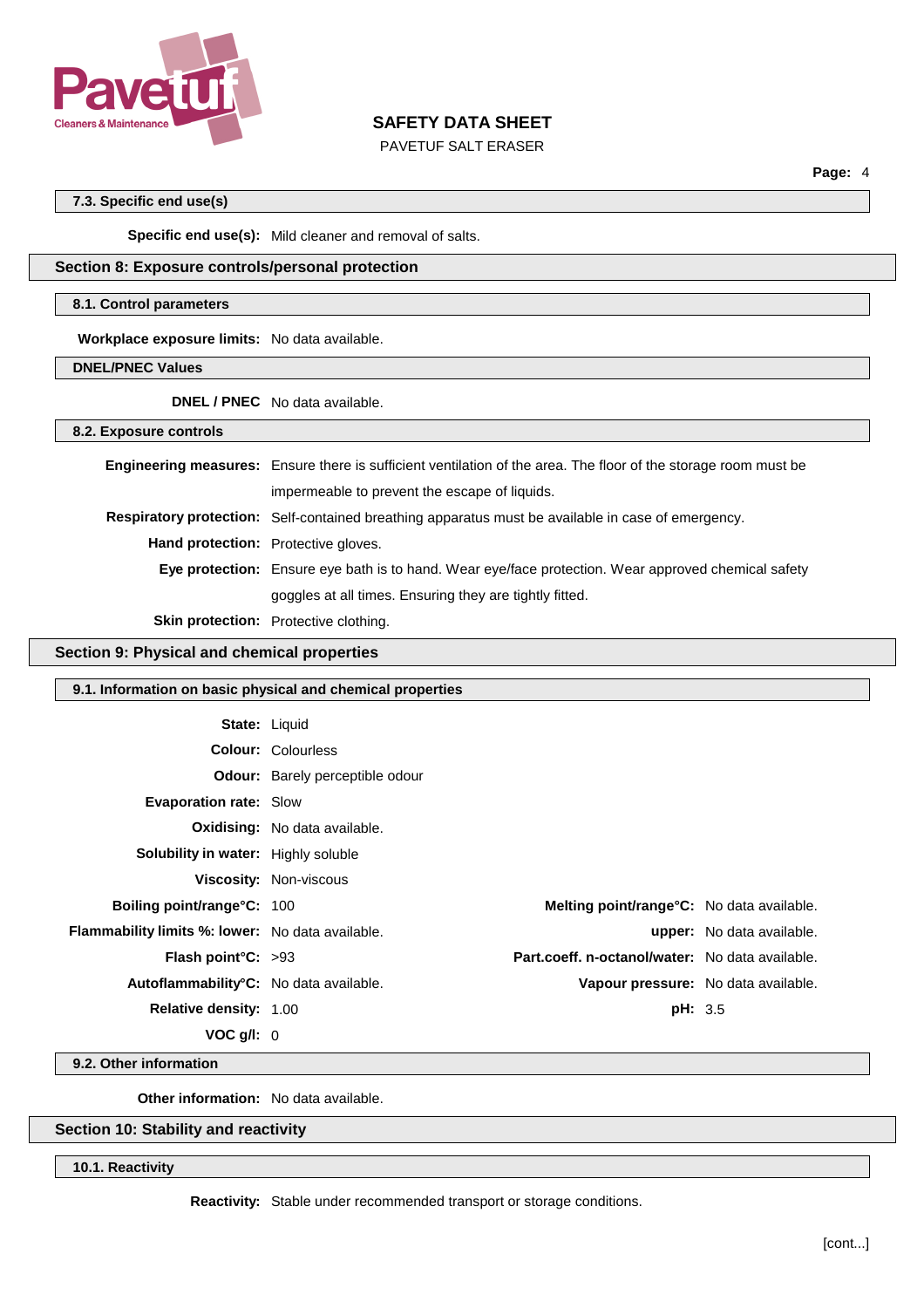

PAVETUF SALT ERASER

## **10.2. Chemical stability**

**Chemical stability:** Stable under normal conditions.

### **10.3. Possibility of hazardous reactions**

**Hazardous reactions:** Hazardous reactions will not occur under normal transport or storage conditions.

Decomposition may occur on exposure to conditions or materials listed below.

#### **10.4. Conditions to avoid**

**Conditions to avoid:** Heat.

### **10.5. Incompatible materials**

**Materials to avoid:** Strong oxidising agents. Strong acids.

## **10.6. Hazardous decomposition products**

**Haz. decomp. products:** In combustion emits toxic fumes.

### **Section 11: Toxicological information**

## **11.1. Information on toxicological effects**

#### **Non-classified ingredients:**

### **GLYCOLIC ACID**

| DERMAL <sup>'</sup> | <b>MAN</b> |         | >5,000 | mg/kg |
|---------------------|------------|---------|--------|-------|
| ' ORAL              | <b>RAT</b> | LD50    | 2,040  | mg/kg |
| 'VAPOURS            | <b>RAT</b> | 4H LD50 | 3.6    | mg/l  |

#### **Relevant hazards for product:**

| Hazard                        | रoute | <b>Basis</b>          |
|-------------------------------|-------|-----------------------|
| Serious eye damage/irritation | JP7   | Hazardous: calculated |

#### **Symptoms / routes of exposure**

**Skin contact:** There may be irritation and redness at the site of contact.

**Eye contact:** There may be irritation and redness. The eyes may water profusely.

**Ingestion:** There may be soreness and redness of the mouth and throat.

**Inhalation:** There may be irritation of the throat with a feeling of tightness in the chest. Exposure may cause coughing or wheezing.

**Delayed / immediate effects:** Immediate effects can be expected after short-term exposure.

## **Section 12: Ecological information**

**12.1. Toxicity**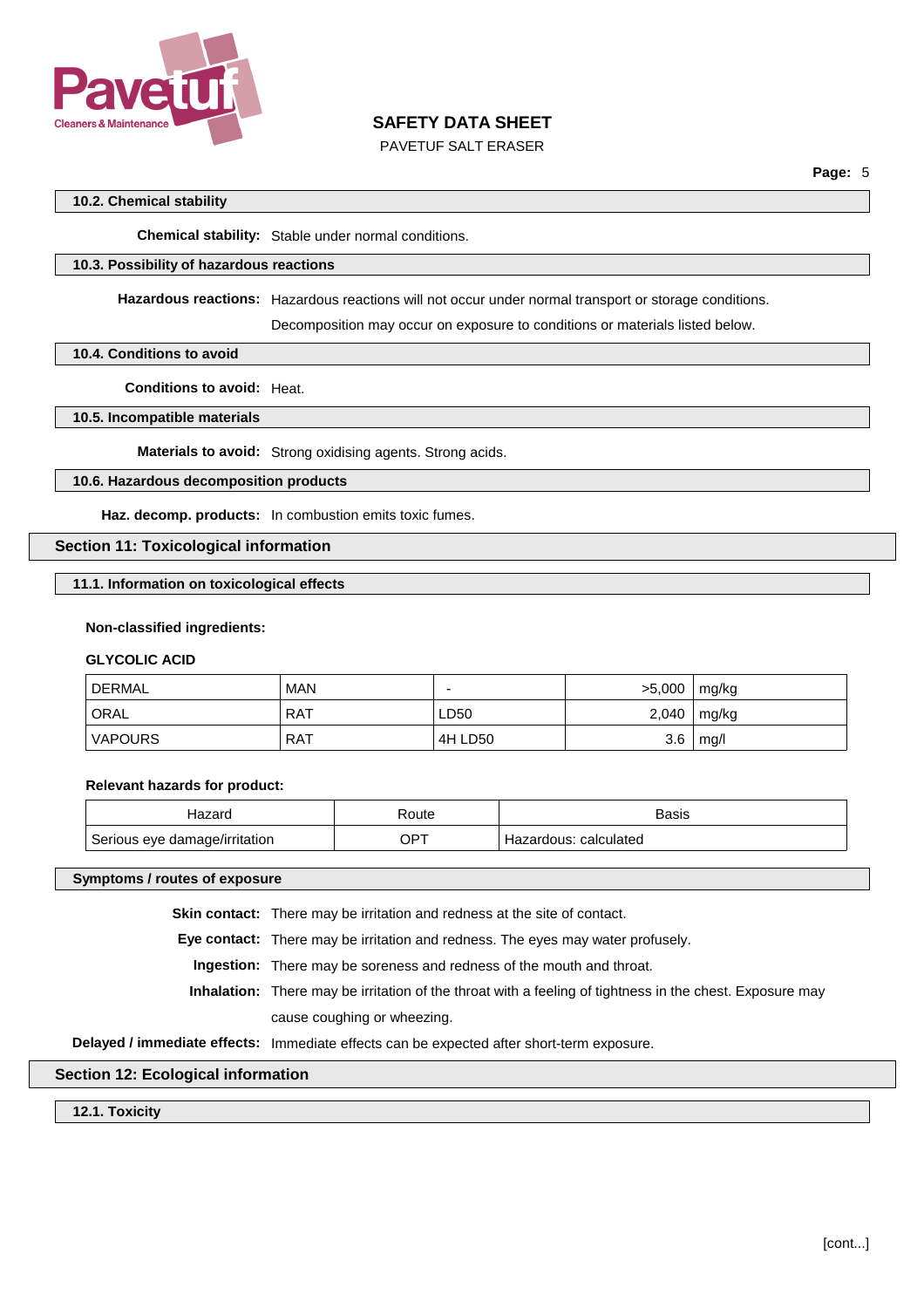

PAVETUF SALT ERASER

**Page:** 6

#### **Hazardous ingredients:**

#### **GLYCOLIC ACID**

| Daphnia magna                                  | 48H EC50  | 141   | mg/l |
|------------------------------------------------|-----------|-------|------|
| <b>GREEN ALGAE (Selenastrum capricornutum)</b> | 72H ErC50 | 44    | mq/l |
| <b>GREEN ALGAE (Selenastrum capricornutum)</b> | 72H NOEC  | 20    | mg/l |
| Pimephales (Fathead Minnow)                    | 96H LC50  | 164   | mq/l |
| ZEBRAFISH (Brachydanio rerio)                  | 96H LC50  | 5,000 | mq/l |

**Ecotoxicity values:** No data available.

**12.2. Persistence and degradability**

#### **Persistence and degradability:** Not biodegradable.

**12.3. Bioaccumulative potential**

**Bioaccumulative potential:** Bioaccumulation potential.

**12.4. Mobility in soil**

**Mobility:** Readily absorbed into soil.

## **12.5. Results of PBT and vPvB assessment**

**PBT identification:** This product is not identified as a PBT/vPvB substance.

## **12.6. Other adverse effects**

**Other adverse effects:** Toxic to aquatic organisms. Toxic to soil organisms.

### **Section 13: Disposal considerations**

### **13.1. Waste treatment methods**

**Disposal operations:** Transfer to a suitable container and arrange for collection by specialised disposal company.

> **NB:** The user's attention is drawn to the possible existence of regional or national regulations regarding disposal.

#### **Section 14: Transport information**

**14.1. UN number**

**UN number:** N/A

# **14.2. UN proper shipping name**

## **14.3. Transport hazard class(es)**

**Transport class:** N/A (N/A)

**14.4. Packing group**

**Packing group:** N/A